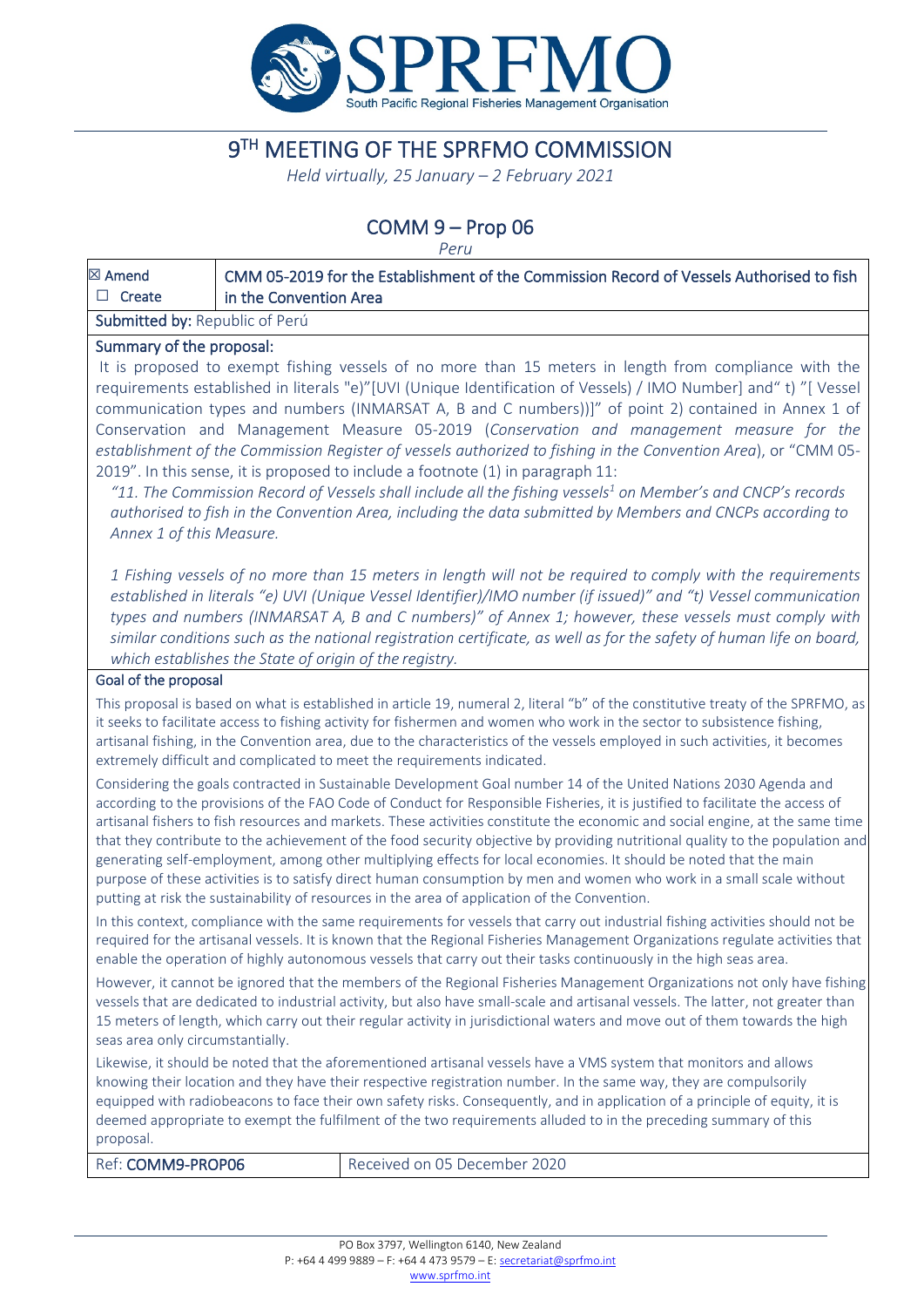

# CMM 05-20121

### Conservation and Management Measure for the Establishment of the Commission Record of Vessels Authorised to Fish in the Convention Area

*(Supersedes CMM 05-2019)*

#### The Commission of the South Pacific Regional Fisheries Management Organisation;

*RECALLING* Article 27 (1)(a) of the Convention regarding the establishment of appropriate procedures for effective monitoring, control and surveillance of fishing and to ensure compliance with this Convention and the Conservation and Management Measures (CMMs) adopted by the Commission, including the establishment and maintenance of a Commission record of vessels authorised to fish in the Convention Area;

*CONSIDERING* that according to Article 1 (1)(h) of the Convention, "fishing vessel" means any vessel used or intended for fishing, including fish processing vessels, support ships, carrier vessels and any other vessel directly engaged in fishing operations;

*TAKING INTO ACCOUNT* the provisions of Articles 23 and 25 of the Convention, regarding Data collection, compilation and exchange and Flag State duties;

*ADOPTS* the following CMM in accordance with Articles 8 and 27 of the Convention:

- 1. The appropriate government authorities of Members and Cooperating Non-Contracting Parties (CNCP) shall only authorise fishing vessels flying their flag to fish in the Convention Area where they are able to exercise effectively their responsibilities in respect of such vessels under the Convention, including relevant CMMs adopted by the Commission, and in accordance with relevant international law.
- 2. Each Member and CNCP will take into account the history of fishing vessels and operators with respect to their compliance (or non-compliance) with relevant CMMs when considering whether or not to authorise a particular fishing vessel flying its flag to fish in the Convention Area. Members and CNCPs shall ensure that no authorisation to fish in the Convention Area is issued to or maintained for a vessel included on any Regional Fisheries Management Organisation Illegal, Unreported and Unregulated (IUU) vessel list or on the IUU vessel list of the Commission for the Conservation of Antarctic Marine Living Resources.
- 3. Each Member or CNCP shall take necessary measures to ensure that vessels flying their flag and authorised to fish in the Convention Area have a sufficient level of ownership by citizens, residents or legal entities within its jurisdiction to allow enforcement action to be effectively taken against them.
- 4. Each Member and CNCP is to maintain a register of fishing vessels entitled to fly its flag and authorised to fish in the Convention Area.
- 5. Members and CNCPs are to collect and include for each vessel on its register of fishing vessels entitled to fly its flag and authorised to fish in the Convention area, the data described in Annex 1 of this Measure.
- 6. For vessels not previously on the SPRFMO Record of Vessels Members and CNCPs shall inform the Executive Secretary of the vessels flying their flag authorised to fish in the Convention Area at least 15 days previous to the first entry of such vessels in the Convention Area for the purposes of fishing for SPRFMO fishery resources. In doing so, Members or CNCP shall provide the Executive Secretary the vessel's details, as indicated in Annex 1 of this Measure.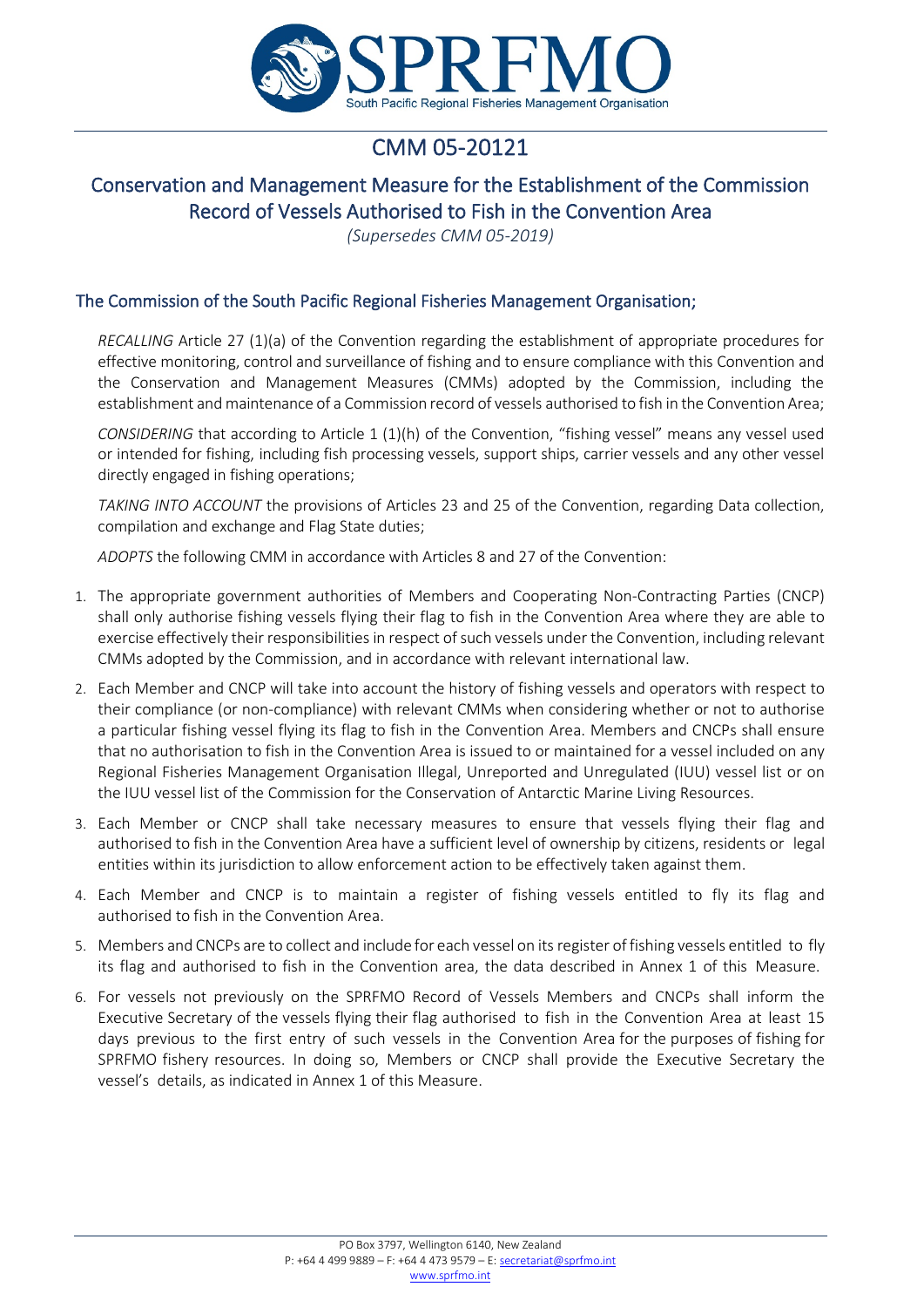

- 7. Members and CNCPs shall ensure that the vessel data specified in Annex 1 for the vessels flying their flag authorised to fish in the Convention Area is updated. Any modification regarding the vessel data shall be notified by the relevant Member or CNCP to the Executive Secretary within 15 days after such modification.
- 8. Members and CNCPs shall inform the Executive Secretary when authorisations to fish in the Convention area are revoked, relinquished or otherwise no longer valid. This information shall be submitted immediately or in any case in no more than 3 days of the date of any such change.
- 9. An authorisation entry on the SPRFMO Record of Vessels shall cease to be a valid entry when there is a change in any of the following details until the required information is updated:
	- a) Vessel flag state
	- b) International Radio call sign (if any)
	- c) Flag authorisation start date
	- d) Flag authorisation end date
	- e) UVI (Unique Vessel Identifier)/IMO number (if issued)
- 10. Where a notification indicates a change of Vessel flag, the Secretariat shall inform the previous flag State on the Record of Vessels of the notification within 5 days of receiving such notification in order to confirm the Vessel flag has changed.
- [1](#page-2-0)1. The Commission Record of Vessels shall include all the fishing vessels<sup>1</sup> on Member's and CNCP's records authorised to fish in the Convention Area, including the data submitted by Members and CNCPs according to Annex 1 of this Measure.
- 12. The Executive Secretary shall maintain the Commission Record of Vessels authorised to fish in the Convention Area. A summary of the Record of Vessels shall be publicly available on the SPRFMO website, according to the provision of paragraph 6 of CMM 02-2020 (Data Standards).
- 13. The Record of Vessels shall indicate which of the authorised vessels have been actively fishing for each year. To this end each Member and CNCP participating in fishing activities in the Convention shall notify the Executive Secretary of the vessels that are actively fishing or engaged in transhipment in the Convention Area. In the case of vessels involved in the *Trachurus murphyi* fishery, this information shall be submitted within 20 days of the end of each month. For vesselsinvolved in other fisheries within the Convention Area, this information shall be submitted on annual basis, within 30 days of the end of the year. The Executive Secretary shall maintain lists of the vessels so notified and will make them available on the SPRFMO website.
- 14. When a previously authorised vessel is no longer authorised by the Member or CNCP to fish within the Convention Area, such vessel shall not be deleted from the Record of Vessels, but labelled as "not currently authorised".
- 15. The Commission will review this CMM as required, to consider amendments to this measure to improve its effectiveness and to take into account, among others, the developments of the FAO Global Record initiative as relevant.

<span id="page-2-0"></span><sup>1</sup> Fishing vessels of no more than 15 meters in length will not be required to comply with the requirements established in literals "e) UVI (Unique Vessel Identifier)/IMO number (if issued)" and "t) Vessel communication types and numbers (INMARSAT A, B and C numbers)" of Annex 1; however, these vessels must comply with similar conditionssuch as the national registration certificate, as well asfor the safety of human life on board, which establishes the State of origin of the registry.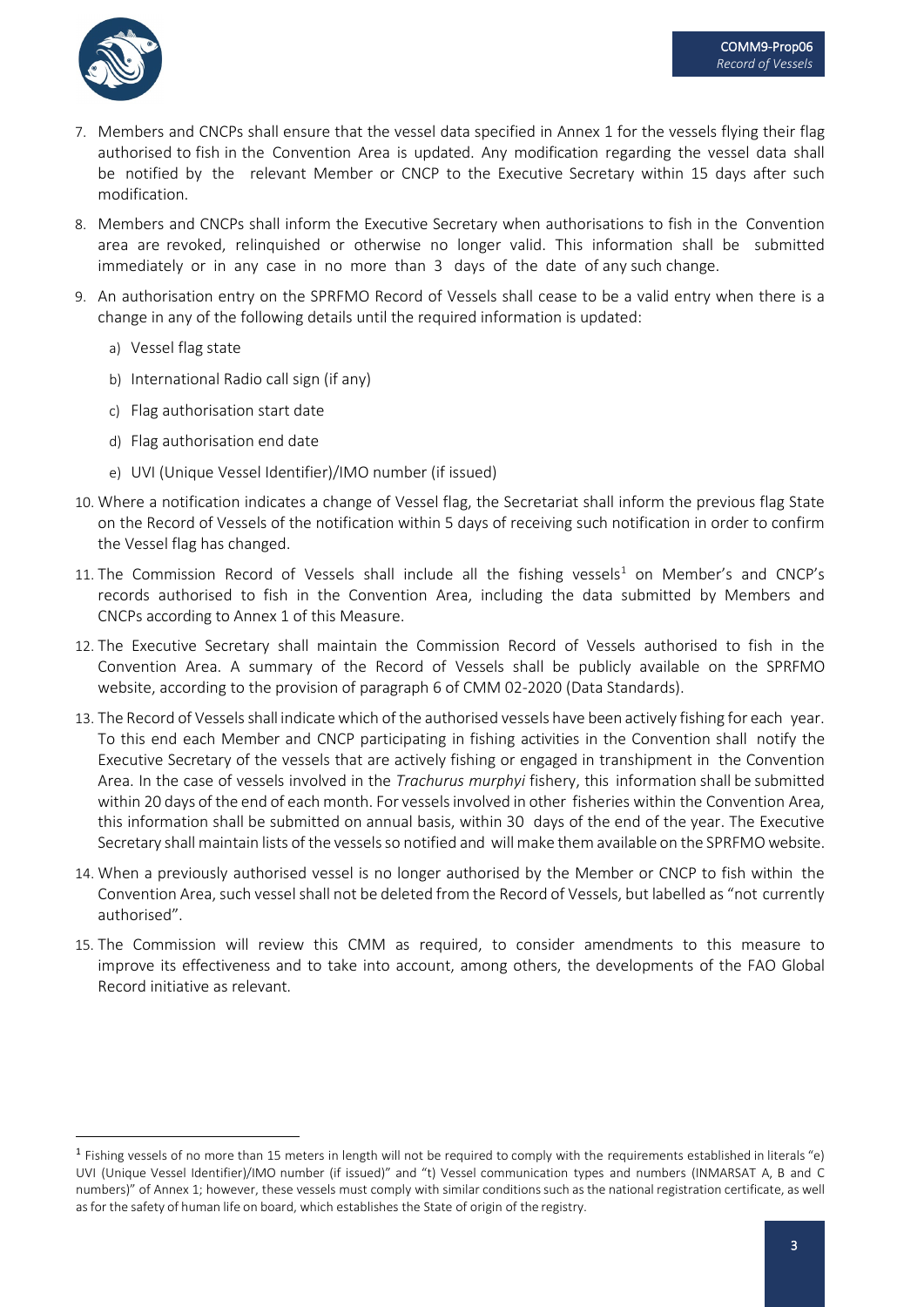

## ANNEX 1

### Standard for Vessel Data

- 1. Members and CNCP are to collect data on an un-aggregated (vessel by vessel) basis.
- 2. The following fields of data are to be collected, included on Member's and CNCP's authorised vessel records, and informed to the Executive Secretary, pursuant to paragraphs 6 and 7 of this measure.
	- a) Current vessel flag (using the codes indicated in Annex 2);
	- b) Name of vessel;
	- c) Registration number;
	- d) International radio call sign (if any);
	- e) UVI (Unique Vessel Identifier)/IMO number (if issued) $^2$  $^2$ ;
	- f) Previous Names (if known);
	- g) Port of registry;
	- h) Previous flag (if any, and using the codes indicated in Annex 2);
	- i) Type of vessel (Use appropriate ISSCFV codes, Annex 10 of CMM 02-2020 (Data Standards));
	- j) Type of fishing method(s) (Use appropriate ISSCFG codes, Annex 9 of CMM 02-2020 (Data Standards));
	- k) Length;
	- l) Length type e.g. "LOA", "LBP";
	- m) Gross Tonnage GT (to be provided as the preferred unit of tonnage);
	- n) Gross Register Tonnage GRT (to be provided if GT not available; may also be provided in addition to GT);
	- o) Power of main engine(s) (kW);
	- p) Hold capacity  $(m^3)$ ;
	- q) Freezer type (if applicable);
	- r) Number of freezers units (if applicable);
	- s) Freezing capacity (if applicable);
	- t) Vessel communication types and numbers (INMARSAT A, B and C numbers);
	- u) VMS system details (brand, model, features and identification);
	- v) Name of owner(s);
	- w) Address of owner(s);
	- x) Date of inclusion into the SPRFMO Record;
	- y) Flag authorisation end date;
	- z) Flag authorisation start date;
	- aa)Good quality high resolution photographs of the vessel of appropriate brightness and contrast, no older than 5 years, which shall consist of:
		- i. one photograph not smaller than  $12 \times 7$  cm showing the starboard side of the vessel displaying its full overall length and complete structural features;
		- ii. one photograph not smaller than  $12 \times 7$  cm showing the port side of the vessel displaying its full overall length and complete structural features;
		- iii. one photograph not smaller than  $12 \times 7$  cm showing the stern taken directly from astern.

<span id="page-3-0"></span><sup>&</sup>lt;sup>2</sup> Effective 1 January 2020, Members and CNCPs shall ensure that all fishing vessels flying their flag that are authorised to fish in the Convention Area have IMO numbers issued to them.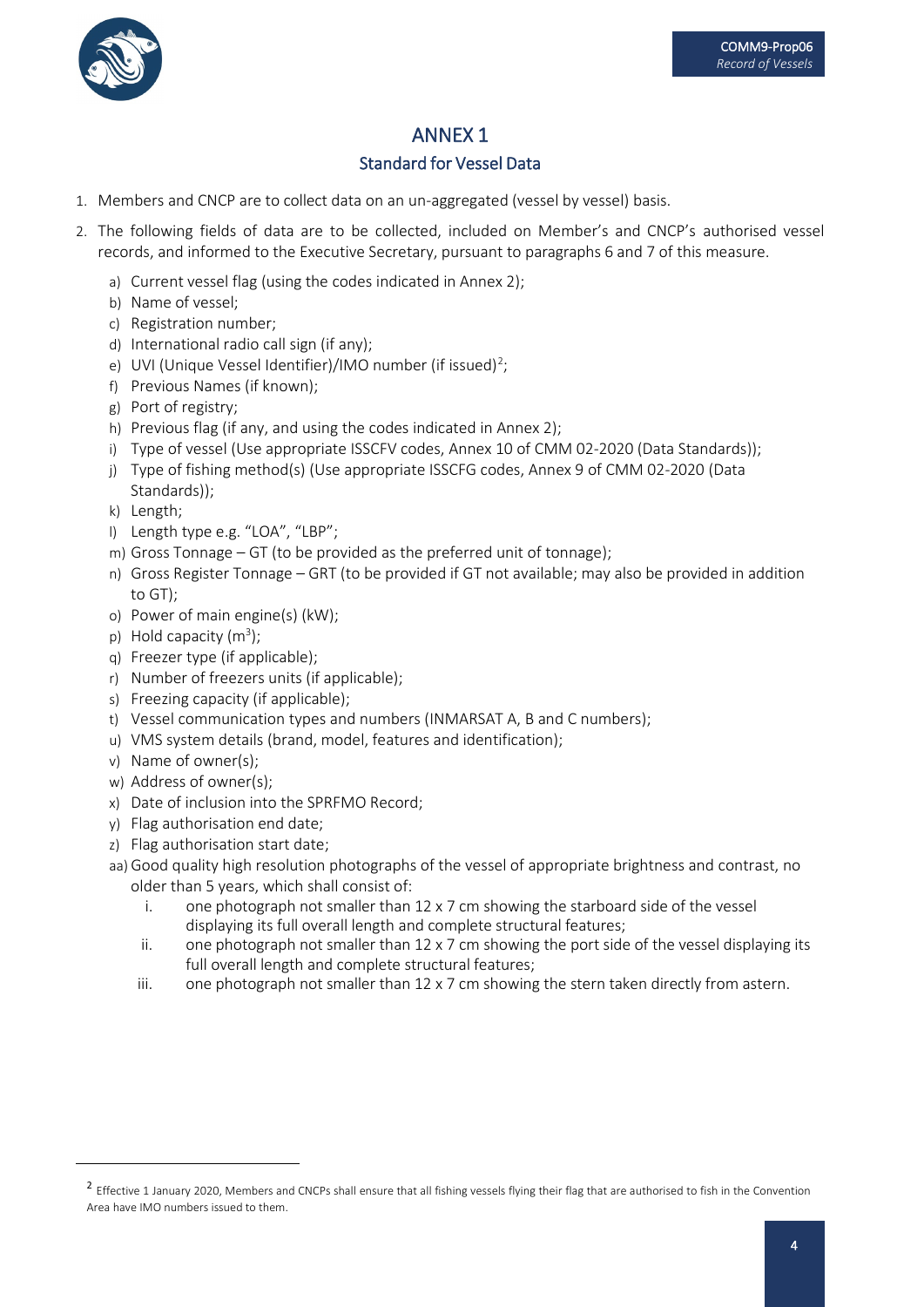

- 3. Each Member and CNCP shall, to the extent practicable, also provide to the Executive Secretary at the same time as submitting information in accordance with paragraph 2 of this Annex, the following additional information:
	- a) External markings (such as vessel name, registration number or international radio call sign);
	- b) Types of fish processing lines (if applicable);
	- c) When built;
	- d) Where built;
	- e) Moulded depth;
	- f) Beam;
	- g) Electronic equipment on board (i.e., radio, echo sounder, radar, net sonde);
	- h) Name of license owner(s) (if different from vessel owner);
	- i) Address of license owner(s) (if different from vessel owner);
	- j) Name of operator(s) (if different from vessel owner);
	- k) Address of operator(s) (if different from vessel owner);
	- l) Name of vessel master;
	- m) Nationality of vessel master;
	- n) Name of fishing master;
	- o) Nationality of fishing master.
- 4. When Members and CNCPs provide the data indicated in paragraph 2 of this Annex, they will do so in accordance with the specifications and format prescribed in Annex 8 of CMM 02-2020 (Data Standards).